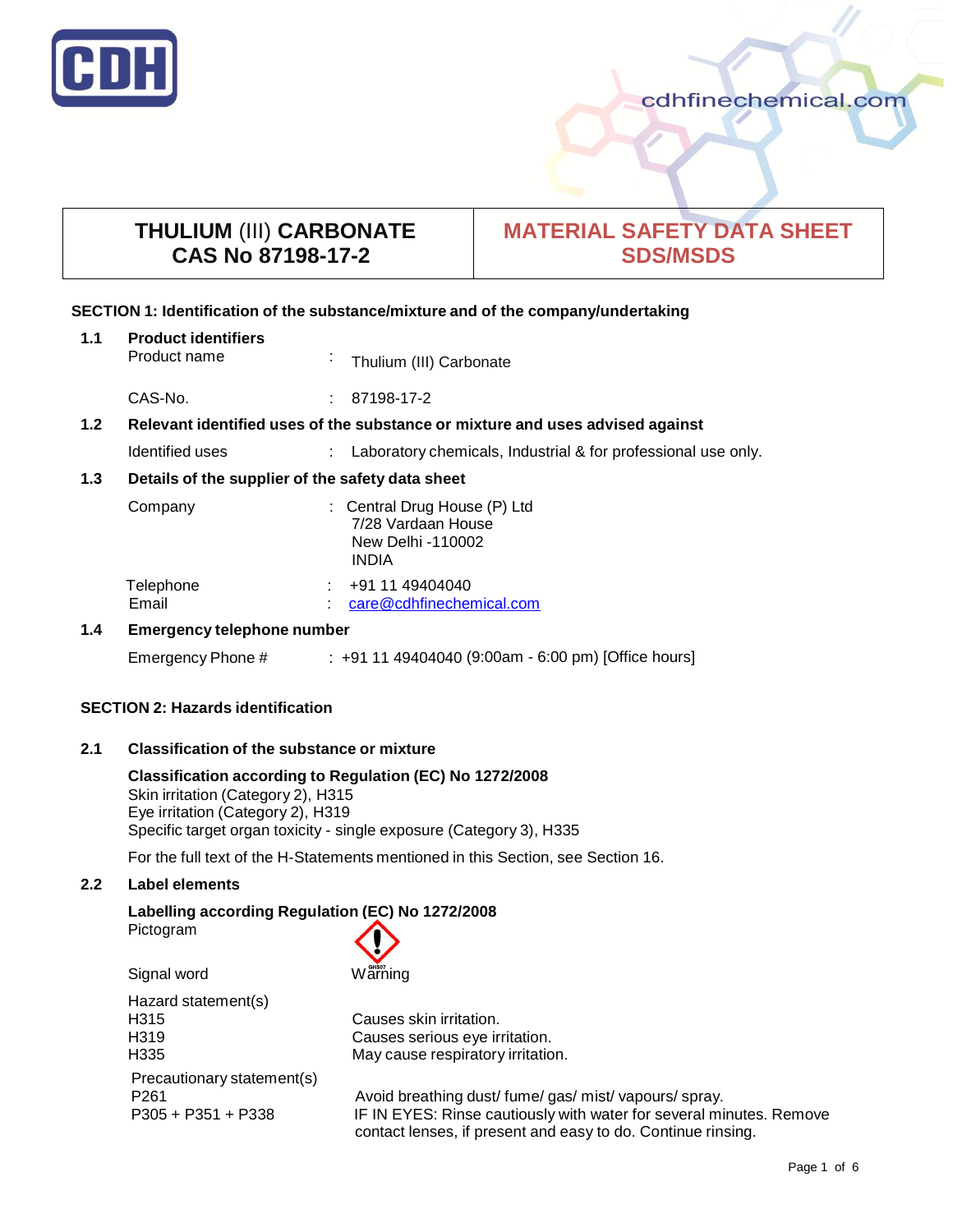Supplemental Hazard **Statements** none

#### **2.3 Other hazards** - none

#### **SECTION 3: Composition/information on ingredients**

#### **3.1 Substances**

| Formula          | $Tm_2(CO_3)_3$ .xH <sub>2</sub> O |
|------------------|-----------------------------------|
| Molecular weight | $: 517.90$ g/mol                  |
| CAS-No.          | 87198-17-2                        |

# **Hazardous ingredients according to Regulation (EC) No 1272/2008**

Classification Concentration

## **Thulium(III) carbonate hydrate**

| $\frac{1}{2}$ |            |                                                                          |  |
|---------------|------------|--------------------------------------------------------------------------|--|
| CAS-No.       | 87198-17-2 | Skin Irrit. 2; Eye Irrit. 2; STOT $\leq$ 100 %<br>SE 3; H315, H319, H335 |  |
|               |            |                                                                          |  |

For the full text of the H-Statements mentioned in this Section, see Section 16.

#### **SECTION 4: First aid measures**

#### **4.1 Description of first aid measures**

#### **General advice**

Consult a physician. Show this safety data sheet to the doctor in attendance.

#### **If inhaled**

If breathed in, move person into fresh air. If not breathing, give artificial respiration. Consult a physician.

#### **In case of skin contact**

Wash off with soap and plenty of water. Consult a physician.

#### **In case of eye contact**

Rinse thoroughly with plenty of water for at least 15 minutes and consult a physician.

#### **If swallowed**

Never give anything by mouth to an unconscious person. Rinse mouth with water. Consult a physician.

#### **4.2 Most important symptoms and effects, both acute and delayed**

The most important known symptoms and effects are described in the labelling (see section 2.2) and/or in section 11

**4.3 Indication of any immediate medical attention and special treatment needed** No data available

#### **SECTION 5: Firefighting measures**

#### **5.1 Extinguishing media**

## **Suitable extinguishing media** Use water spray, alcohol-resistant foam, dry chemical or carbon dioxide.

**5.2 Special hazards arising from the substance or mixture** Carbon oxides, Thulium oxides

## **5.3 Advice for firefighters**

Wear self-contained breathing apparatus for firefighting if necessary.

#### **5.4 Further information**

No data available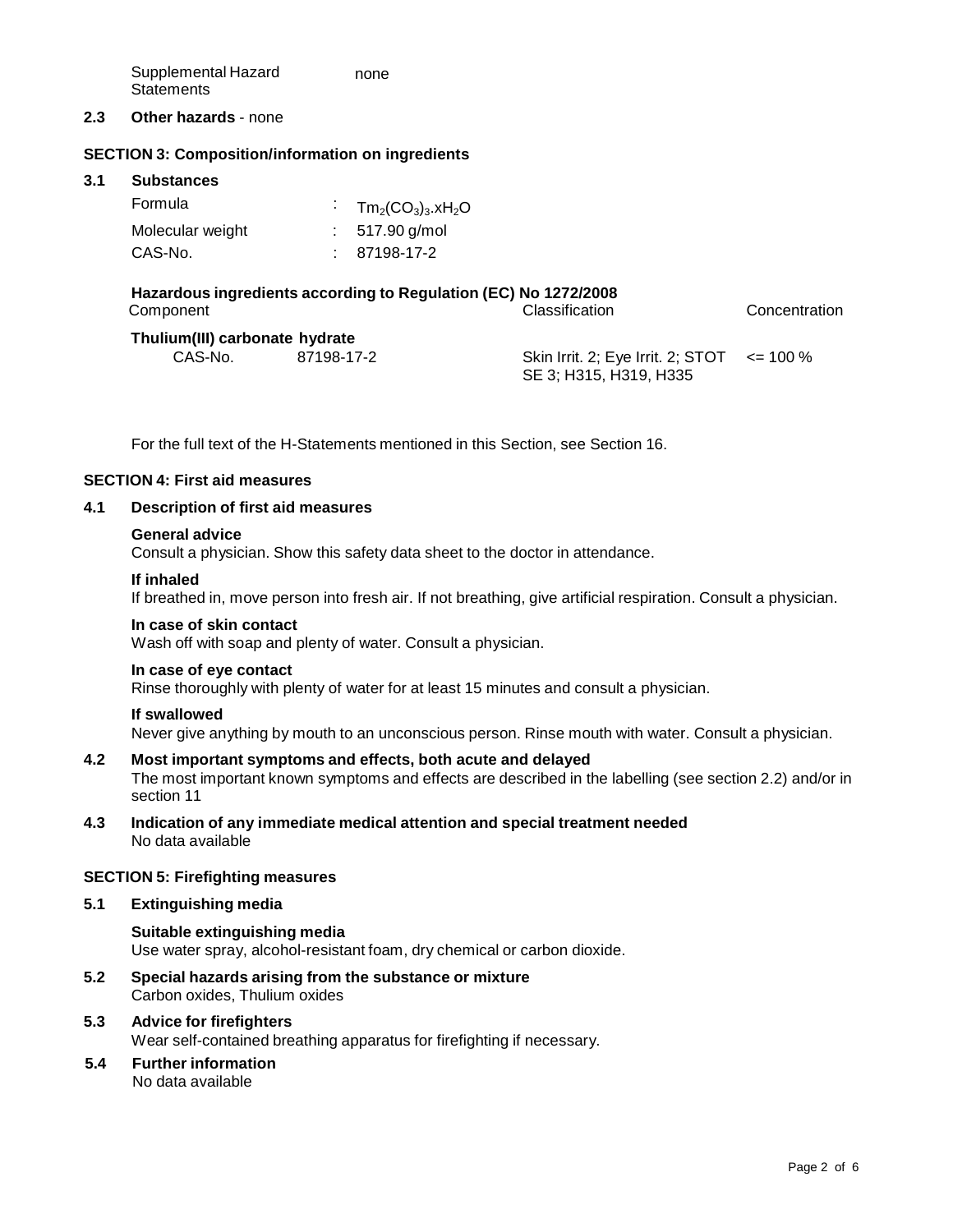#### **SECTION 6: Accidental release measures**

#### **6.1 Personal precautions, protective equipment and emergency procedures**

Use personal protective equipment. Avoid dust formation. Avoid breathing vapours, mist or gas. Ensure adequate ventilation. Evacuate personnel to safe areas. Avoid breathing dust. For personal protection see section 8.

- **6.2 Environmental precautions** Do not let product enter drains.
- **6.3 Methods and materials for containment and cleaning up** Pick up and arrange disposal without creating dust. Sweep up and shovel. Keep in suitable, closed containers for disposal.
- **6.4 Reference to other sections** For disposal see section 13.

#### **SECTION 7: Handling and storage**

#### **7.1 Precautions for safe handling**

Avoid contact with skin and eyes. Avoid formation of dust and aerosols. Provide appropriate exhaust ventilation at places where dust is formed. For precautions see section 2.2.

#### **7.2 Conditions for safe storage, including any incompatibilities** Store in cool place. Keep container tightly closed in a dry and well-ventilated place. Hygroscopic. Storage class (TRGS 510): Combustible Solids

#### **7.3 Specific end use(s)**

Apart from the uses mentioned in section 1.2 no other specific uses are stipulated

#### **SECTION 8: Exposure controls/personal protection**

#### **8.1 Control parameters**

#### **8.2 Exposure controls**

#### **Appropriate engineering controls**

Handle in accordance with good industrial hygiene and safety practice. Wash hands before breaks and at the end of workday.

#### **Personal protective equipment**

#### **Eye/face protection**

Safety glasses with side-shields conforming to EN166 Use equipment for eye protection tested and approved under appropriate government standards such as NIOSH (US) or EN 166(EU).

#### **Skin protection**

Handle with gloves. Gloves must be inspected prior to use. Use proper glove removal technique (without touching glove's outer surface) to avoid skin contact with this product. Dispose of contaminated gloves after use in accordance with applicable laws and good laboratory practices. Wash and dry hands.

#### **Body Protection**

Impervious clothing, The type of protective equipment must be selected according to the concentration and amount of the dangerous substance at the specific workplace.

#### **Respiratory protection**

For nuisance exposures use type P95 (US) or type P1 (EU EN 143) particle r (US) or type ABEK-P2 (EU EN 143) respirator cartridges. Use respirators and components tested and approved under appropriate government standards such as NIOSH (US) or CEN (EU).

#### **Control of environmental exposure**

Do not let product enter drains.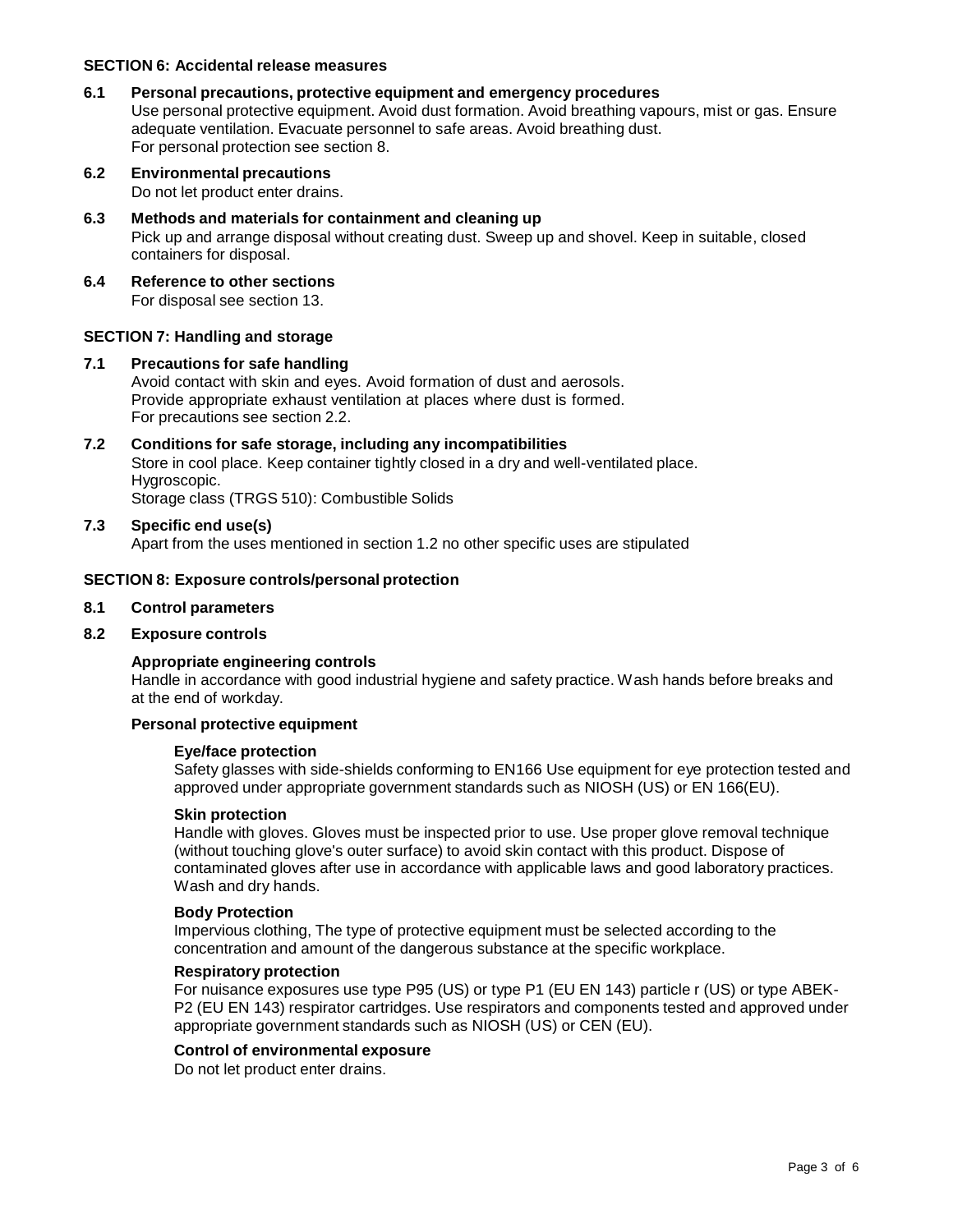#### **SECTION 9: Physical and chemical properties**

#### **9.1 Information on basic physical and chemical properties**

|     | a) | Appearance                                         | Form: powder<br>Colour: white |
|-----|----|----------------------------------------------------|-------------------------------|
|     | b) | Odour                                              | No data available             |
|     | c) | <b>Odour Threshold</b>                             | No data available             |
|     | d) | pH                                                 | No data available             |
|     | e) | Melting point/freezing<br>point                    | No data available             |
|     | f) | Initial boiling point and<br>boiling range         | No data available             |
|     | g) | Flash point                                        | No data available             |
|     | h) | Evaporation rate                                   | No data available             |
|     | i) | Flammability (solid, gas)                          | No data available             |
|     | j) | Upper/lower<br>flammability or<br>explosive limits | No data available             |
|     | k) | Vapour pressure                                    | No data available             |
|     | I) | Vapour density                                     | No data available             |
|     | m) | Relative density                                   | No data available             |
|     | n) | Water solubility                                   | No data available             |
|     | O) | Partition coefficient: n-<br>octanol/water         | No data available             |
|     | p) | Auto-ignition<br>temperature                       | No data available             |
|     | q) | Decomposition<br>temperature                       | No data available             |
|     | r) | Viscosity                                          | No data available             |
|     | s) | <b>Explosive properties</b>                        | No data available             |
|     | t) | Oxidizing properties                               | No data available             |
| 9.2 |    | Other safety information<br>No data available      |                               |

## **SECTION 10: Stability and reactivity**

- **10.1 Reactivity** No data available
- **10.2 Chemical stability** Stable under recommended storage conditions.
- **10.3 Possibility of hazardous reactions** No data available
- **10.4 Conditions to avoid** Avoid moisture.
- **10.5 Incompatible materials** Strong acids
- **10.6 Hazardous decomposition products** Hazardous decomposition products formed under fire conditions. - Carbon oxides, Thulium oxides Other decomposition products - No data available In the event of fire: see section 5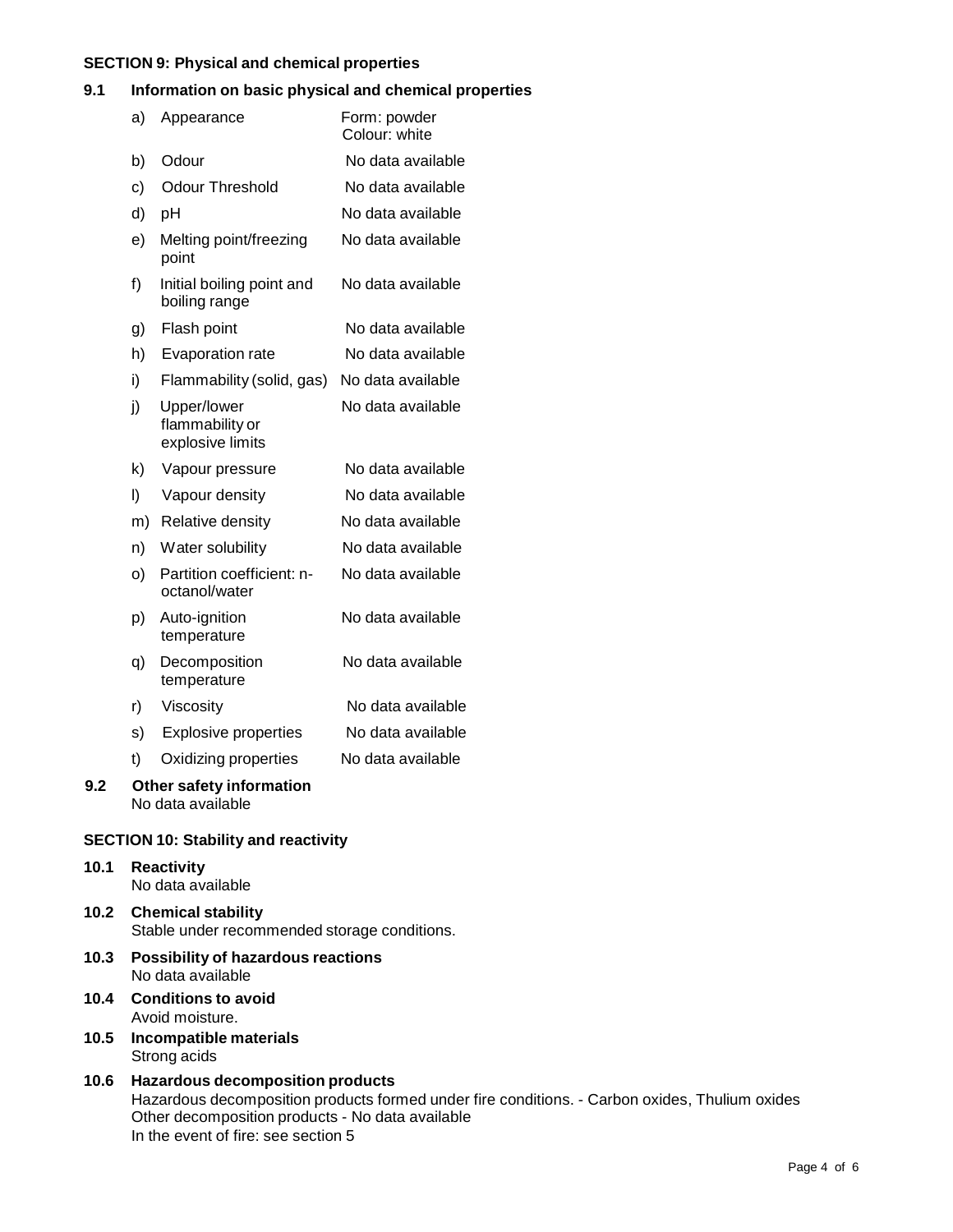#### **SECTION 11: Toxicological information**

## **11.1 Information on toxicological effects**

## **Acute toxicity**

No data availableThulium(III) carbonate hydrate

## **Skin corrosion/irritation**

No data available(Thulium(III) carbonate hydrate)

**Serious eye damage/eye irritation** No data available(Thulium(III) carbonate hydrate)

## **Respiratory or skin sensitisation**

No data available(Thulium(III) carbonate hydrate)

## **Germ cell mutagenicity**

No data available(Thulium(III) carbonate hydrate)

## **Carcinogenicity**

IARC: No component of this product present at levels greater than or equal to 0.1% is identified as probable, possible or confirmed human carcinogen by IARC.

## **Reproductive toxicity**

No data available(Thulium(III) carbonate hydrate)

## **Specific target organ toxicity - single exposure**

Inhalation - May cause respiratory irritation.(Thulium(III) carbonate hydrate)

## **Specific target organ toxicity - repeated exposure**

No data available

## **Aspiration hazard**

No data available(Thulium(III) carbonate hydrate)

## **Additional Information**

#### RTECS: Not available To the best of our knowledge, the chemical, physical, and toxicological properties have not been thoroughly investigated.(Thulium(III) carbonate hydrate)

## **SECTION 12: Ecological information**

- **12.1 Toxicity** No data available
- **12.2 Persistence and degradability** No data available
- **12.3 Bioaccumulative potential** No data available
- **12.4 Mobility in soil** No data available(Thulium(III) carbonate hydrate)
- **12.5 Results of PBT and vPvB assessment** PBT/vPvB assessment not available as chemical safety assessment not required/not conducted
- **12.6 Other adverse effects** No data available

## **SECTION 13: Disposal considerations**

## **13.1 Waste treatment methods**

## **Product**

Offer surplus and non-recyclable solutions to a licensed disposal company. Dissolve or mix the material with a combustible solvent and burn in a chem scrubber.

## **Contaminated packaging**

Dispose of as unused product.